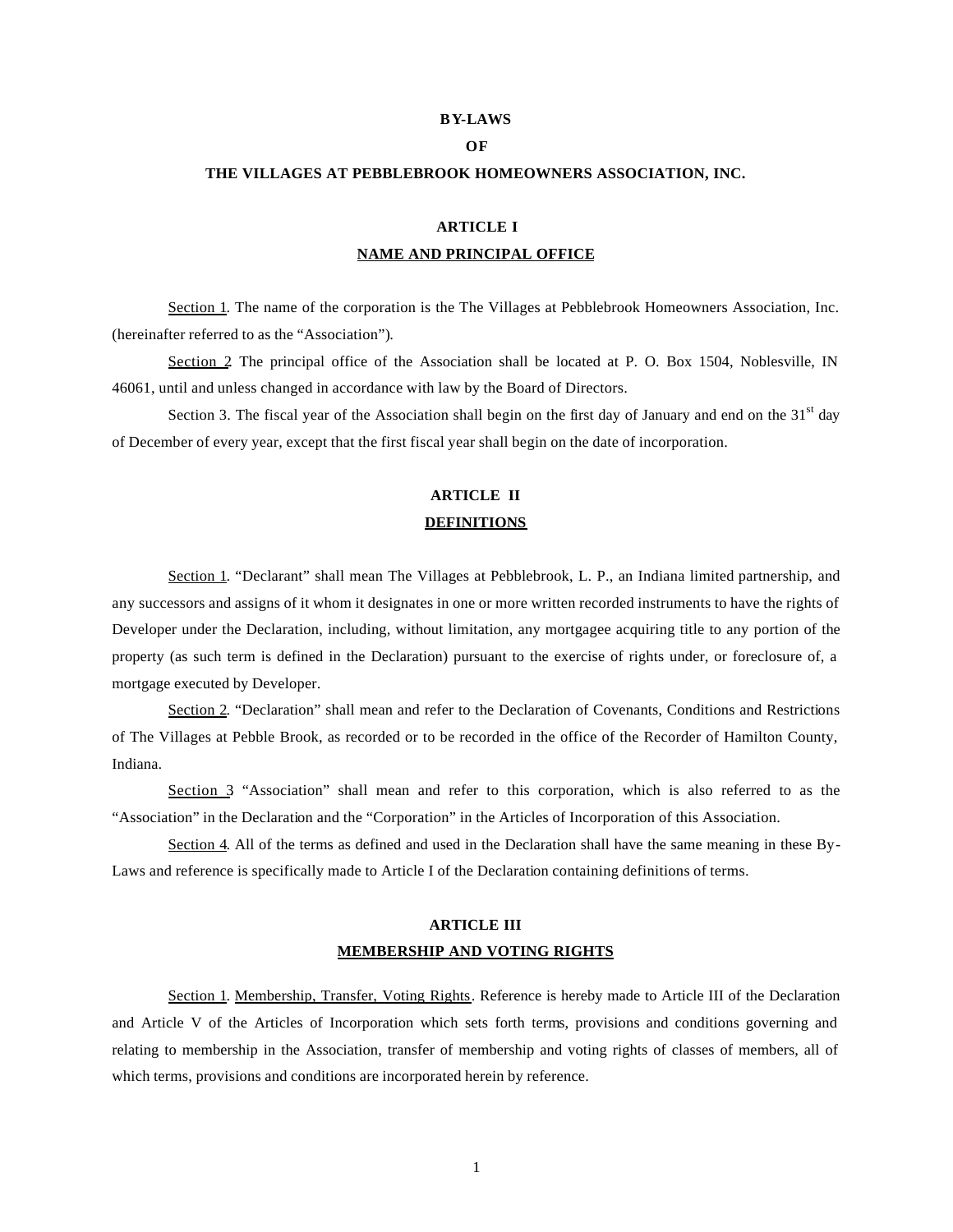Section 2. Quorum. Written notice of any meeting called for the purpose of taking any action authorized under this article shall be sent to all members not less than thirty (30) days nor more than sixty (60) days in advance of the meeting. At the first such meeting called, the presence of members or of proxies entitled to cast twenty-five percent (25%) of all votes of each class of the membership shall constitute a quorum. If the required quorum is not present, another meeting may be called subject to the same notice requirement, and the required quorum at the subsequent meeting shall be one-half (1/2) of the required quorum at the preceding meeting. No such subsequent meeting shall be held more than sixty (60) days following the preceding meeting.

Section 3. Proxies. Votes may be cast in person or by proxy. Proxies must be filed with the Secretary of the Association before the appointed time of each meeting of the members of the Association. Cumulative voting shall not be permitted.

Section 4. Majority Required. A majority of the votes of members present (in person or by proxy) at a meeting at which a quorum is present shall be sufficient for the transaction of all business of the Association except on matters where a greater vote is required by the Declaration, the Articles of Incorporation, the By-Laws or by statute.

Section 5. Meetings. Meetings of the members of the Association shall be in accordance with the following provisions:

- A. Place. Meetings of the members shall be held at such place in Hamilton County, Indiana, as may be designated by the Board of Directors of the Association.
- B. Annual Meetings. The first annual meeting of the members shall be held within six (6) months after the close of the first fiscal year of the Association, the exact date to be decided by the Board of Directors. At such first annual meeting of the members, the members may designate a regular day or date for successive annual meetings, which date shall be not more than six (6) months after the close of each fiscal year of the Association. If the me mbers fail to designate such a regular day or date, the Board of Directors may continue to designate the day or date of the next annual meeting until such a designation is made by the members. If any designated day or date falls upon a legal holiday, the actual date of the meeting shall be the next business day succeeding such designated day or date.
- C. Special Meetings. Special meetings of the members shall be called by the president of the Association, by resolution of the Board of Directors of the Association or upon a written petition signed by members of the Association who are entitled to vote twenty-five percent (25%) of all of the votes of the membership. Notice of any special meeting shall state the time and place of such meeting and the purpose thereof. No business shall be transacted at a special meeting except as stated in the notice.
- D. Notice of Meetings. Written notice of any meeting called for the purpose of taking any action authorized under this article shall be sent to all members not less than thirty (30) days nor more than sixty (60) days in advance of the meeting. At the first such meeting called, the presence of members or of proxies entitled to cast twenty-five percent (25%) of all votes of each class of the membership shall constitute a quorum. If the required quorum is not present, another meeting may be called subject to the same notice requirement, and the required quorum at the subsequent meeting shall be one-half (1/2) of the required quorum at the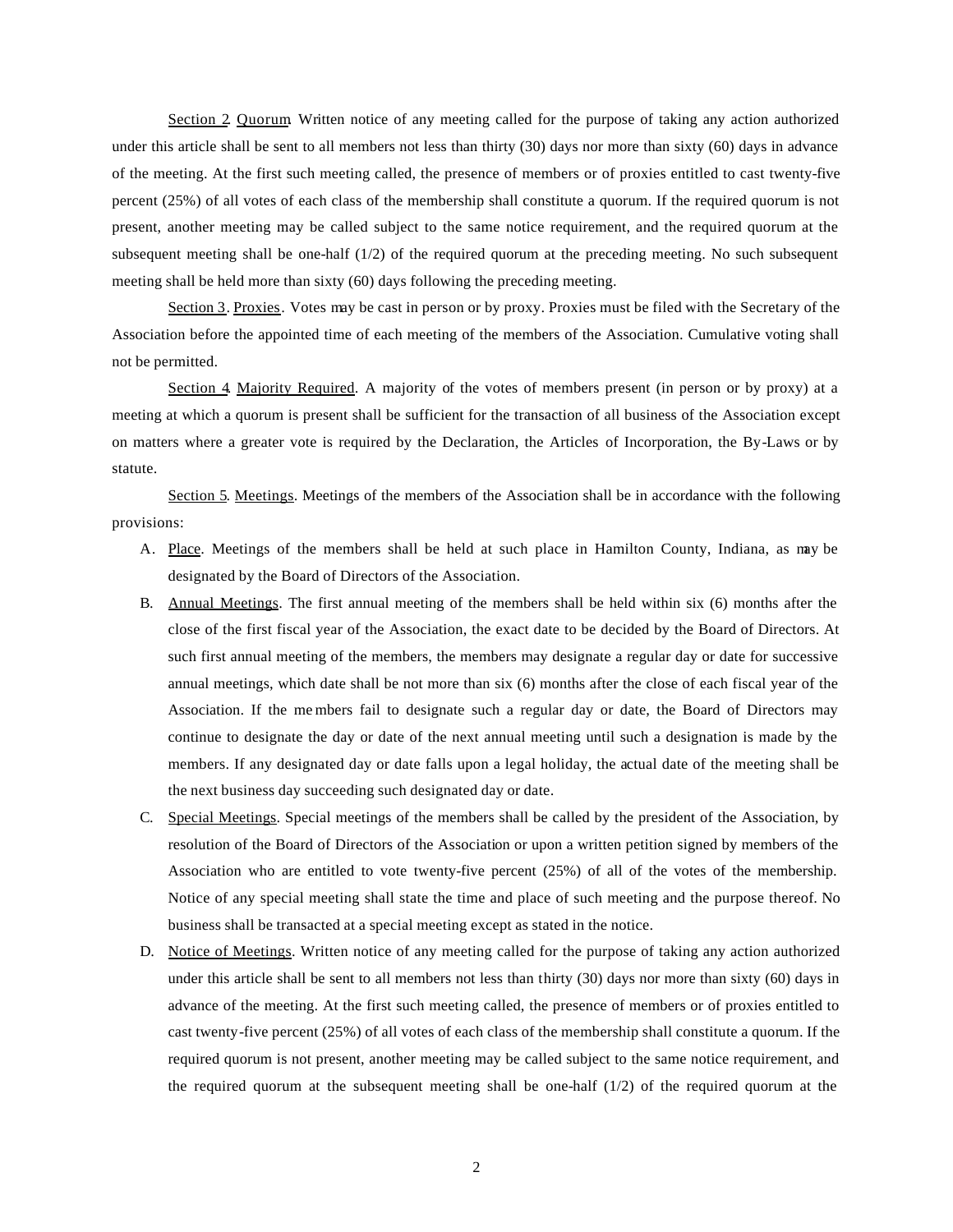preceding meeting. No such subsequent meeting shall be held more than sixty (60) days following the preceding meeting.

- E. Order of Business. The order of business at all meetings of the members shall, to the extent applicable, be as follows:
	- (1) Roll Call.
	- (2) Proof of notice of meeting or waiver of notice.
	- (3) Reading of minutes of the preceding meeting.
	- (4) Reports of officers.
	- (5) Reports of committees.
	- (6) Election of directors.
	- (7) Unfinished business.
	- (8) New business.
- F. Voting Members and Entities. The vote of a member may be cast by the individual designated by the member as indicated in writing to the Secretary of the Association which notification shall be made prior to or at the time of any meeting at which a vote is to be taken. In the event the member is a corporation, then the vote shall be cast by a person designated in a notification signed by the President or any Vice President of such corporation and attested by the Secretary or an Assistant Secretary of such corporation and filed with the Secretary of the Association prior to the meeting. The (vote) of a member which is a trust or partnership may be exercised by any trustee or partner thereof, and unless any objection or protest by any other such trustee or partner is noted at such meeting or in writing prior thereto, the Chairman of such meeting shall have no duty to inquire as to the authority of the person casting such vote or votes.
- G. Suspension of Voting Rights. No Class A Member shown on the books or management accounts of the Association to be more than sixty (60) days delinquent in any payment due to the Association shall be eligible to vote, either in person or by proxy, or to be elected to the Board of Directors.

# **ARTICLE IV NOMINATION AND ELECTION OF DIRECTORS**

Section 1. Nomination. The initial Board of Directors, named in Section 6.02 of the Articles of Incorporation of this Association, shall serve as the Board of Directors of the Corporation for a one year term from the date of this Declaration or until their resignation from the Board, in the event of any vacancy or vacancies occurring in the Initial Board for any reason or cause whatsoever prior to the expiration of their term, every such vacancy shall be filled by an individual appointed by the successor of such member or by the member Association's Nominating process.

Section 2. Election. Each member shall elect their representative(s) to the board in a manner consistent with the By-Laws and Declaration of that Association. The Board shall then elect officers among themselves with each board member having a single vote for each office.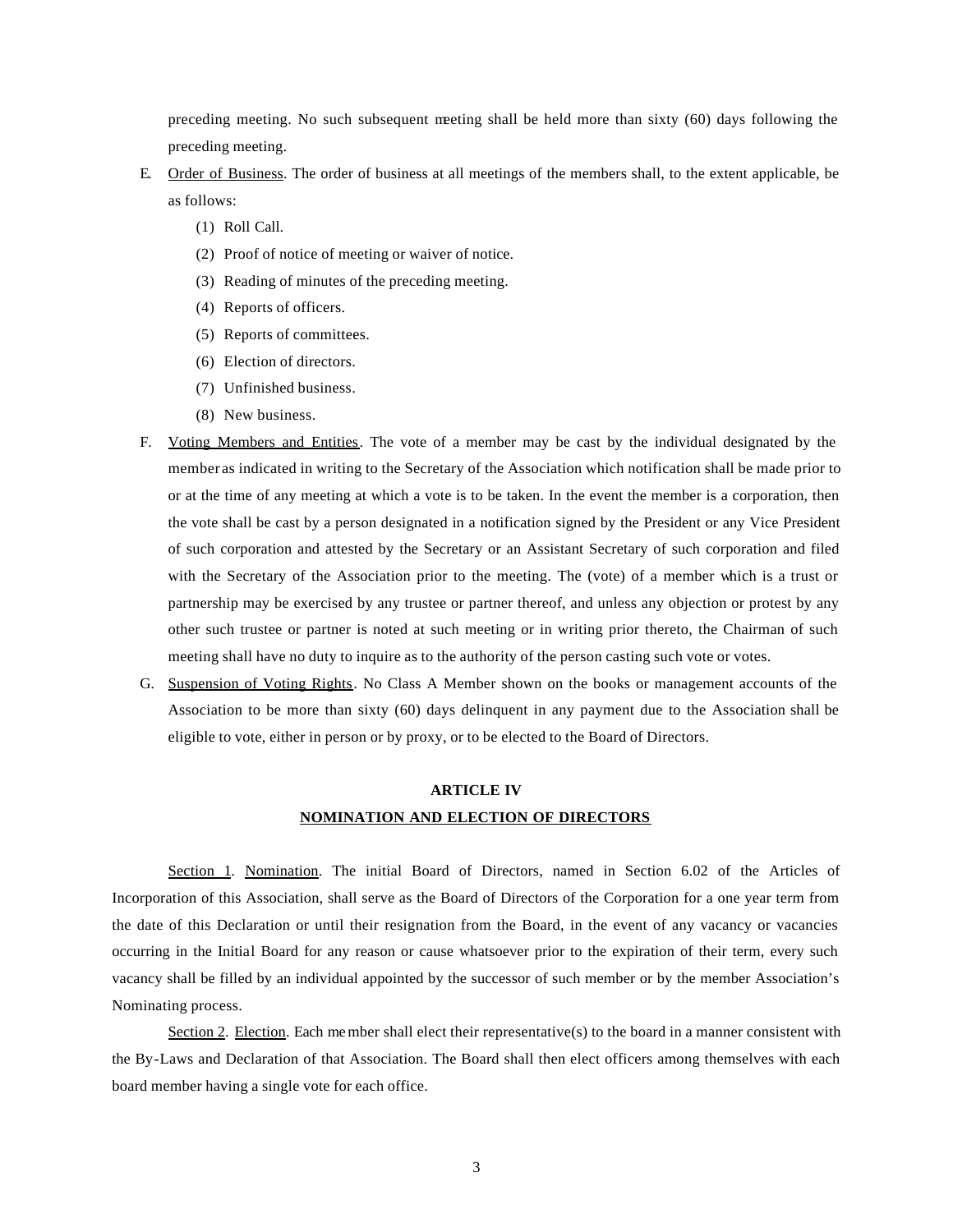# **ARTICLE V BOARD OF DIRECTORS**

Section 1. Number and Qualifications. The affairs of the Association shall be governed by a Board of Directors composed of three (3) persons. Directors must be members of the Association or otherwise eligible to serve on the Board of Directors of the Association in accordance with the provisions of the Articles of Incorporation and the Declaration.

Section 2. Additional Qualifications. Where an Owner consists of more than one person, or is a partnership, corporation, trust or legal entity, then one of the persons constituting the multiple Owner of partner, officer or trustee, as the case may be, of the partnership, corporation, trust or other entity Owner shall be eligible to serve on the Board of Directors of the Association, except that no Lot may be represented on the Board of Directors by more than one person at a time.

Section 3. Initial Board of Directors. The initial Board of Directors named in the Articles of Incorporation (the "Initial Board") shall maintain, manage and administer the affairs and the property of the Association until the Applicable Date.

Section 4. Term of Office Generally. The Board of Directors shall be elected annually by the members of the Association and each shall hold office for one (1) year and until his successor is elected and qualified, unless he shall sooner resign, be removed or otherwise disqualified to serve.

Section 5. Duties. The Board of Directors shall have the following duties:

- A. To cause to be kept a complete record of all its acts and corporate affairs and to present a statement thereof to the members at the annual meeting of the members, or at any special meeting when such statement is requested in writing by members holding twenty-five percent (25%) of the total votes of the membership entitled to vote;
- B. To supervise all officers, agents and employees of the Association;
- C. To establish the annual assessment period and fix the amount of the annual assessment against each member for each Lot owned, all in accordance with the terms of the Declaration and these By-Laws;
- D. To fix the amount of any special assessments against each member for each Lot owned, all in accordance with the terms of the Declaration and these By-Laws;
- E. To send written notices of each assessment to each Owner in accordance with the Declaration;
- F. To foreclose the Association lien for assessments against any property for which assessments are not paid within thirty (30) days after the due date thereof or to bring an action at law against the Owner or other person personally obligated to pay the same;
- G. To issue, or to cause an appropriate officer to issue, upon demand by any person or entity, a certificate setting forth whether or not any assessment has been paid;
- H. To procure and maintain the insurance coverages required by the Declaration and such other insurance coverages as the Board of Directors, in its sole discretion, deems necessary or advisable;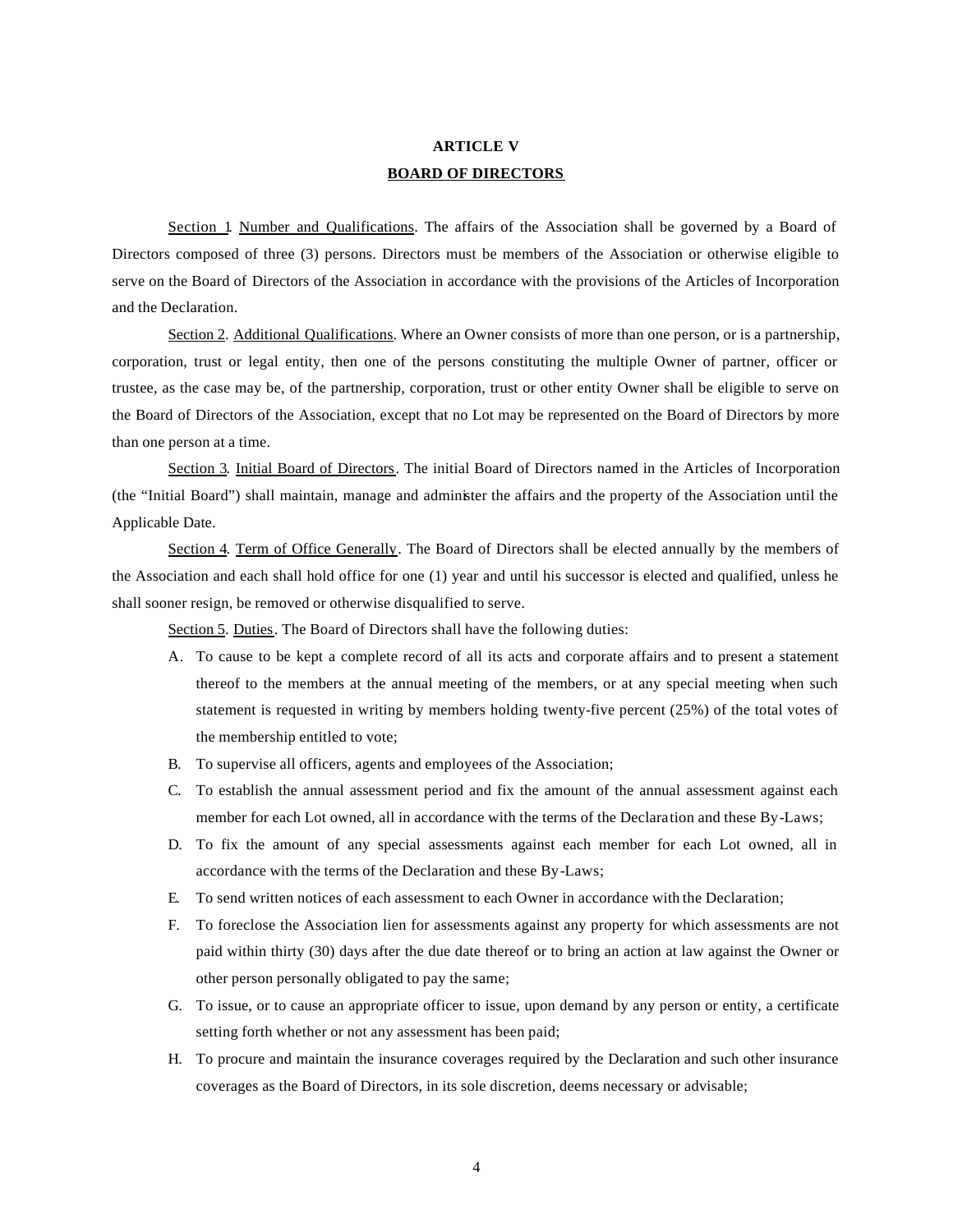- I. To cause all officers or employees having fiscal responsibilities to be bonded, as it may deem appropriate, and at least as required by the Declaration; and,
- J. To perform the Association's responsibilities as provided in the Declaration.

Section 6. Vacancies. Following the Applicable Date, any vacancy in the Board of Directors shall be filled by vote of the majority of the remaining directors, even though they may constitute less than a quorum. Each person so elected shall be a director for the unexpired term of his predecessor, or until his successor is elected.

Section 7. Compensation. No director shall receive compensation for any service he may render to the Association as such director. However, any director may be reimbursed for his actual expenses incurred in the performance of his duties, and any director may be paid and compensated for services to the Association in a capacity other than as a director.

Section 8. Removal of Directors. Any director may be removed with or without cause by a majority vote of the members of the Association, except as otherwise provided in the Declaration.

Section 9. Regular Meetings. Regular meetings of the Board of Directors shall be held at such regular intervals, without notice, at such place and hour as may be determined from time to time by resolution of the Board of Directors. Should said meeting fall upon a legal holiday, then that meeting shall be held at the same time on the next day which is not a legal holiday.

Section 10. Special Meetings. Special meetings of the Board of Directors may be called by the President on three (3) days' notice to each director, given personally, by mail, telephone or telegraph, which notice shall state the time, place and purpose of the meeting. Special meetings of the Board of Directors shall be called by the President or Secretary in like manner and on like notice on the written request of at least two-thirds (2/3) of the directors.

Section 11. Waiver of Notice. Before or at any meeting of the Board of Directors, any director may, in writing, waive notice of such meeting and such waiver shall be deemed equivalent of the giving of such notice. Attendance by a director at any meeting of the board of Directors shall be deemed a waiver of notice by him of the time and place thereof. If all the directors are present at any meeting of the board, no notice shall be required and any business may be transacted at such meeting.

Section 12. Quorum. At all meetings of the Board of Directors, a majority of the directors shall constitute a quorum for the transaction of business, and the acts of the majority of the directors present at a meeting at which quorum is present shall be the acts of the Board of Directors except as otherwise provided in or required by the Declaration, Articles of Incorporation, these By-Laws or statue. If, at any meeting of the Board of Directors, there shall be less than a quorum present, the majority of those present may adjourn the meeting from time to time. At any adjourned meeting, any business which might have been transacted at the meeting as originally called may be transacted without further notice.

Section 13. Action Taken Without a Meeting. The directors shall have the right to take any action in the absence of a meeting which they could take at a meeting by obtaining the written approval of all the directors. Any action so approved shall have the same effect as though taken at a meeting of the directors.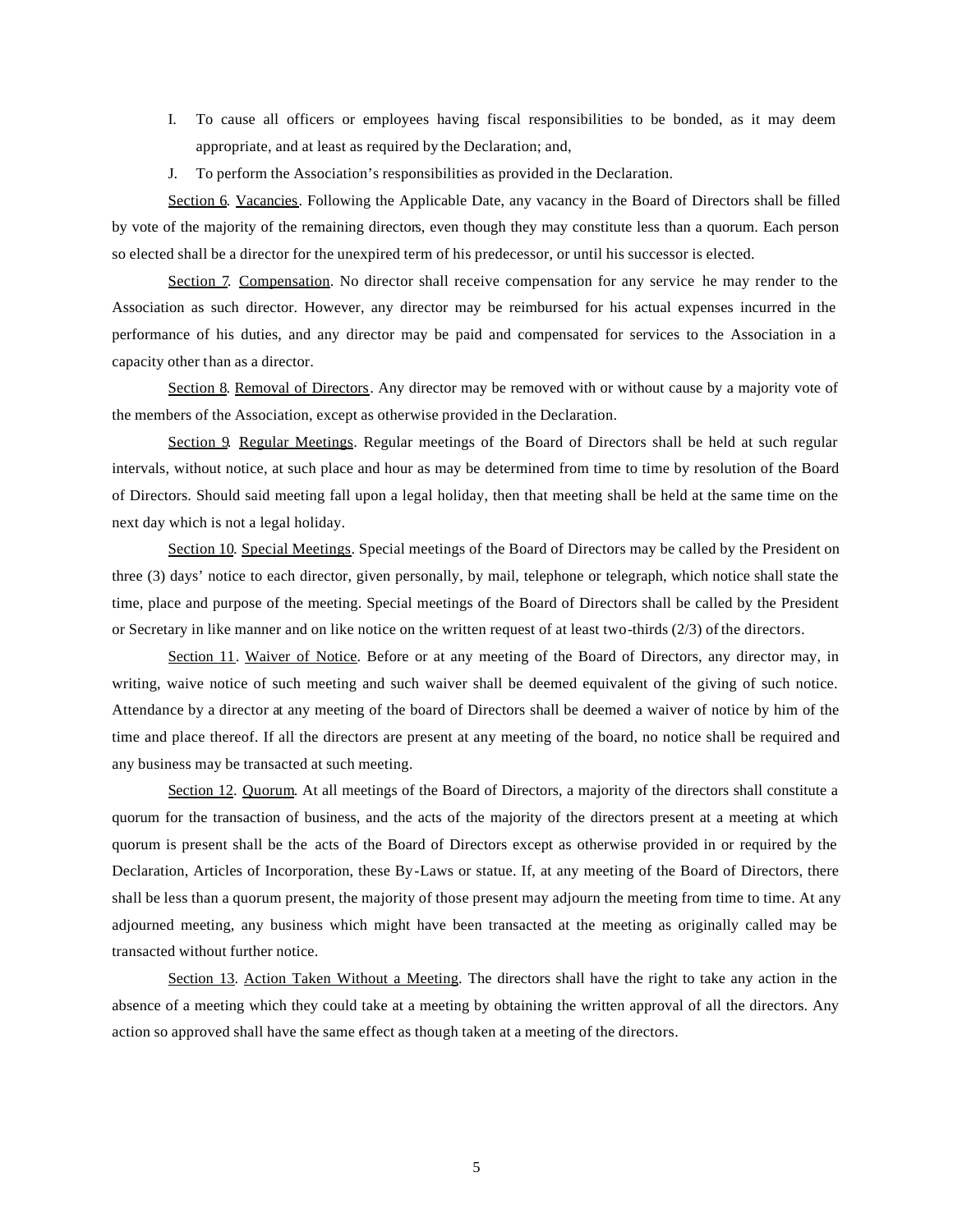# **ARTICLE VI OFFICERS AND THEIR DUTIES**

Section 1. Enumeration of Officers. The officers of the Association shall be a president, a vice president, a secretary and a treasurer, all of whom shall be members of the Board of directors, and such other officers as the Board of Directors may by resolution create.

Section 2. Election of Officers. The election of officers shall take place at the first meeting of the Board of Directors following each annual meeting of the members of the Association.

Section 3. Term. The officers of the Association shall be elected annually by the Board of Directors and each shall hold office for one (1) year and until his successor is elected and qualified unless he shall sooner resign, be removed or otherwise disqualified to serve.

Section 4. Special Appointments. The Board of Directors may elect such other officers as the affairs of the Association may require, each of whom shall hold offices for such period, have such authority, and perform such duties as the board of Directors may, from time to time, determine.

Section 5. Resignation and Removal. Any officer may be removed from office with or without cause by the Board of Directors. Any officer may resign at any time by giving written notice to the Board of Directors, the President or Secretary. Such resignation shall take effect on the date of receipt of such notice or at any time specified therein, the acceptance of such resignation shall not be necessary to make it effective.

Section 6. Vacancies. A vacancy in any office may be filled by appointment by the Board of Directors. The officer appointed to such vacancy shall serve for the remainder of the term of the officer he replaces.

Section 7. Multiple Offices. The offices of Secretary and Treasurer may be held by the same person. No person shall simultaneously hold more than one of any of the other offices except in the case of special offices created pursuant to Section 4. of this Article.

Section 8. Duties. The duties of the officers are as follows:

- A. President. The President shall preside at all meetings of the Board of Directors. He shall see that orders and resolutions of the Board are carried out. He shall have the power to appoint committees from among the members of the Association from time to time as he may in his dis cretion deem appropriate to assist in conducting the affairs of the Association. The President shall have and discharge all the general powers and duties usually vested in the office of the president or chief executive officer of an Association or a stock corporation organized under the laws of the State of Indiana.
- B. Vice President. The Vice President shall act in the place and stead of the President in the event of his absence, inability or refusal to act, and shall exercise and discharge such other duties as may be required of him by the Board of Directors or as are delegated to him by the President.
- C. Secretary. The Secretary shall record the votes and keep the minutes of all meetings and proceedings of the Board of Directors and of the members; keep the corporate seal of the Association (if any is adopted) and affix it on all papers requiring said seal; serve notice of meetings of the Board of Directors and of the members; keep appropriate current records showing the members of the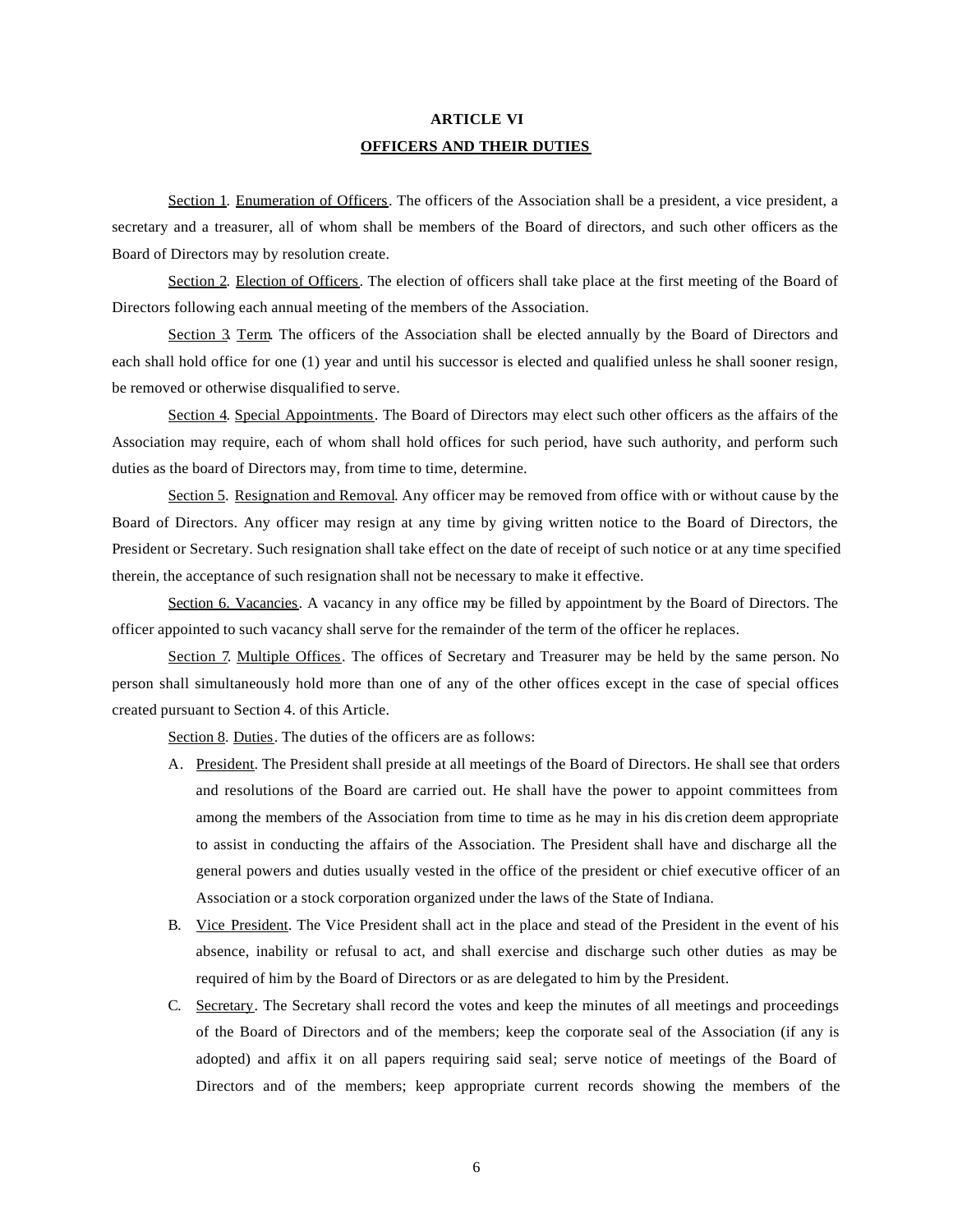Association, together with their addresses, and shall perform such other duties as required by the Board of Directors.

D. Treasurer. The Treasurer shall receive and deposit in appropriate bank accounts all monies of the Association and shall disburse such funds as directed by resolution of the Board of Directors; shall sign all checks and promissory notes of the Association; keep proper books of account; and shall prepare an annual budget and a statement of income and expenditures to be presented to the membership at its regular annual meeting, and deliver a copy of each to the members.

# **ARTICLE VII COMMITTEES**

The Board of Directors shall appoint the committee provided for in the Declaration. In addition, the Board of Directors or the President may appoint various other committees to carry out the purposes of the Association. Except as otherwise expressly provided in these By-Laws, members of such committees may, but need not, be members of the Board of Directors.

#### **ARTICLE VIII**

#### **BOOKS OF ACCOUNT AND FISCAL YEAR**

Section 1. Books of Account. The Association shall keep detailed books of account showing all expenditures of administration which shall specify the maintenance and repair expenses of the Common Areas and any other expenses incurred by or on behalf of the Association and the members. Such accounts, books, records financial statements, and other papers of the Association shall be open for inspection by the members and other persons having an interest in any Lot, including any Owner, any lender and any holds, insurer or guarantor of the first mortgage on any Lot, during reasonable business hours or under other reasonable circumstances and shall be audited annually by qualified auditors. The cost of such audits shall be a Common Expense. Any holder, insurer or guarantor of a first mortgage on a Lot shall be entitled upon written request to receive an audited financial statement for the immediately preceding fiscal year free of charge to the requesting party and within a reasonable time of such request. Current copies of the Declaration, the Articles of Incorporation, and the By -Laws of the Association, and other rules concerning the Real Estate, shall be available for inspection by any Owner and lender, and to holders, insurers or guarantors of any first mortgage at the principle office of the Association during normal business hours or under other reasonable circumstances, where copies of the same and of audits may be purchased at reasonable costs.

Section 2. Fiscal Year. The fiscal year of the Association shall commence January 1, and end the following December 31 each year; provided, however, that the fiscal year for purposes of assessments may be different than the general fiscal year of the Association.

### **ARTICLE IX**

#### **CONTRACTS, LOANS & CHECKS**

Section 1. Authorization. The Board of Directors may authorize any officer or officers or agent or agents of the Association to enter into any contract or execute any instrument on its behalf. Such authorization may be general or confined to specific instances. Except as provided in these By-Laws, no officer, agent or employee shall have any power to bind the Association or to render it liable for any purpose or amount unless so authorized by the Board of Directors.

Section 2. Checks. All checks, drafts, or other orders for payment of money by the Association shall be signed by the President, Secretary, Treasurer or such other person as the Board of Directors may from time to time designate by resolution.